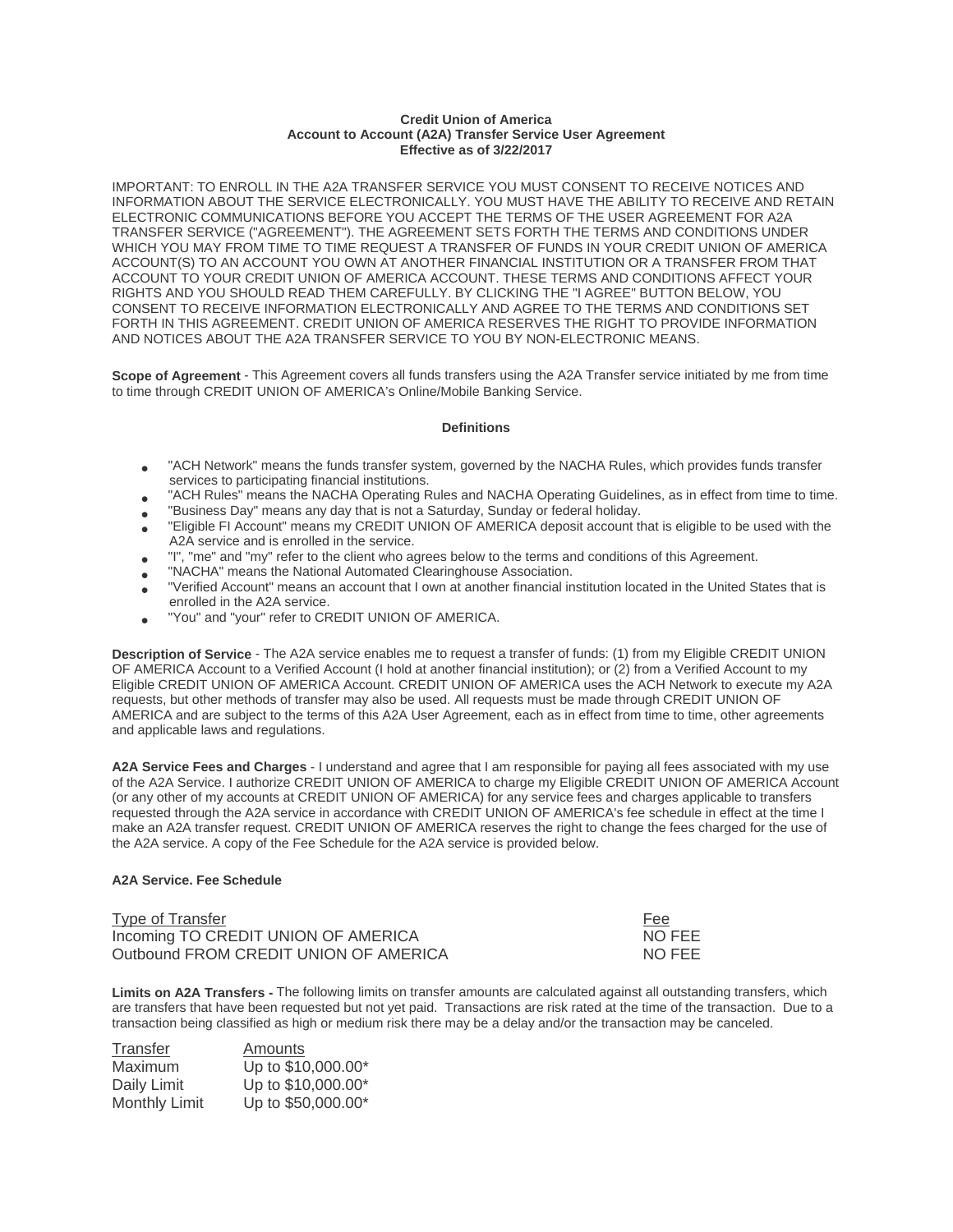\* Limits may vary by account.

For purposes of the "monthly" transfer limits for the A2A service, a month means the thirty (30) calendar days immediately prior to the date on which an A2A transfer request is executed (i.e., originated) by CREDIT UNION OF AMERICA on my behalf.

**Authorization to Transfer Funds Using A2A Service** - I hereby represent and warrant to CREDIT UNION OF AMERICA, its directors, officers, employees and agents that I own each Eligible CREDIT UNION OF AMERICA Account, Verified Account and have full right and authority to all the funds on deposit therein. In addition, I authorize CREDIT UNION OF AMERICA to execute and charge my Eligible CREDIT UNION OF AMERICA Account(s) for any A2A transfer request to a Verified Account and from a Verified Account to my Eligible CREDIT UNION OF AMERICA Account, including any related fee, subject to any applicable limit as to dollar amount, time delays to complete certain types of transfers when my A2A transfer requests are made in accordance with the procedures established by CREDIT UNION OF AMERICA. I understand and acknowledge that CREDIT UNION OF AMERICA has no obligation to execute any request for a transfer using A2A that is not initiated in accordance with such procedures. I further acknowledge that the acceptance and processing of an A2A transfer request is subject to the terms and conditions stated in this Agreement, as amended from time to time. This authorization shall remain in full force and effect until I have informed you by telephone 316-265-3272 or 800-256-8049, by secure e-mail, or by regular mail at Credit Union of America, ATTN: Electronic Services, P. O. Box 47528, Wichita, KS 67201-7528 that I have revoked my authorization and you have a reasonable opportunity to act on it.

**Information Relied Upon by CREDIT UNION OF AMERICA** - I acknowledge and agree that CREDIT UNION OF AMERICA is relying upon the information I provide in originating an A2A transfer on my behalf. Any errors in the information, including incorrect or inconsistent account names and numbers or the ABA number or name of the financial institution holding my Verified Account are my responsibility. Although I represent and warrant to you that I am the owner of each Verified Account and describe it to you by name and account number (or any other number), I understand and agree that if A2A transfer instructions identify a Verified Account by name and account number, the relevant financial institution may execute those instructions by reference to the account number only, even if such number does not correspond to the name. I understand that financial institutions holding my Verified Accounts may not investigate discrepancies between names and numbers. In addition, I agree that CREDIT UNION OF AMERICA has no responsibility to investigate discrepancies between names and account numbers.

 ACKNOWLEDGE AND AGREE THAT WHEN CREDIT UNION OF AMERICA ORIGINATES A REQUEST FOR A ATTORNEY AS MORE FULLY DESCRIBED BELOW. **Limited Power of Attorney** - In connection with any request to transfer funds using the A2A service, I hereby give to CREDIT UNION OF AMERICA a limited power of attorney and appoint CREDIT UNION OF AMERICA as my true and lawful attorney-in-fact and agent, with full power of substitution and re-substitution, for you and in your name, place and stead, in any and all capacities, to originate deposits into or withdrawals from my Verified Accounts, with full power and authority to do and perform each and every act and thing requisite and necessary to be done in connection with effecting such funds transfers, verifying the content and authenticity of any A2A transfer instruction, complying with all applicable security procedures applicable to such transfers, as fully to all intents and purposes as I might or could in person. Once CREDIT UNION OF AMERICA has actual knowledge that I wish to cease using the A2A service as provided in this Agreement or as otherwise permitted in this Agreement and has a reasonable opportunity to act on such knowledge, this limited power of attorney shall be deemed revoked; provided, however, that any act done by CREDIT UNION OF AMERICA in good faith before you have actual knowledge of termination by me and a reasonable opportunity to act on such knowledge shall be deemed to be authorized by me. I understand and agree that at all times my relationship with the financial institution that maintains each Verified Account is independent of CREDIT UNION OF AMERICA and my use of the A2A service. I shall not hold CREDIT UNION OF AMERICA responsible for any acts or omissions by the financial institution maintaining a Verified Account with respect to it, including without limitation any modification, interruption or discontinuance of it. I TRANSFER USING THE A2A SERVICE, CREDIT UNION OF AMERICA IS ACTING AS MY AGENT. I AGREE TO INDEMNIFY AND HOLD HARMLESS CREDIT UNION OF AMERICA AS MY AGENT UNDER THIS LIMITED POWER OF

**Security Procedures** - I agree that CREDIT UNION OF AMERICA will initiate a funds transfer request for me only after I access my Eligible CREDIT UNION OF AMERICA Account(s) through its Online/Mobile Banking Service using my identification number and password. CREDIT UNION OF AMERICA shall not be liable for any delay in processing my A2A transfer request if I fail to comply with this security procedure (or any other that may be established by CREDIT UNION OF AMERICA from time to time). I acknowledge and agree that CREDIT UNION OF AMERICA has established commerciallyreasonable security procedures for the A2A service. I understand that the security procedures are designed to authenticate my identity before accepting a request for an A2A transfer and not to detect errors in the content of my instruction.

**Verification of Accounts at Other Financial Institution** - After agreeing to this Agreement and providing any additional information requested, I may enroll accounts that I hold at other financial institutions (each, a "Third Party Account") in the A2A service. I hereby authorize you to verify a Third Party Account by confirmation of trial deposits. I authorize you to verify my Third Party Account through the use of a trial transfer, in which one or more low value payments will be credited to the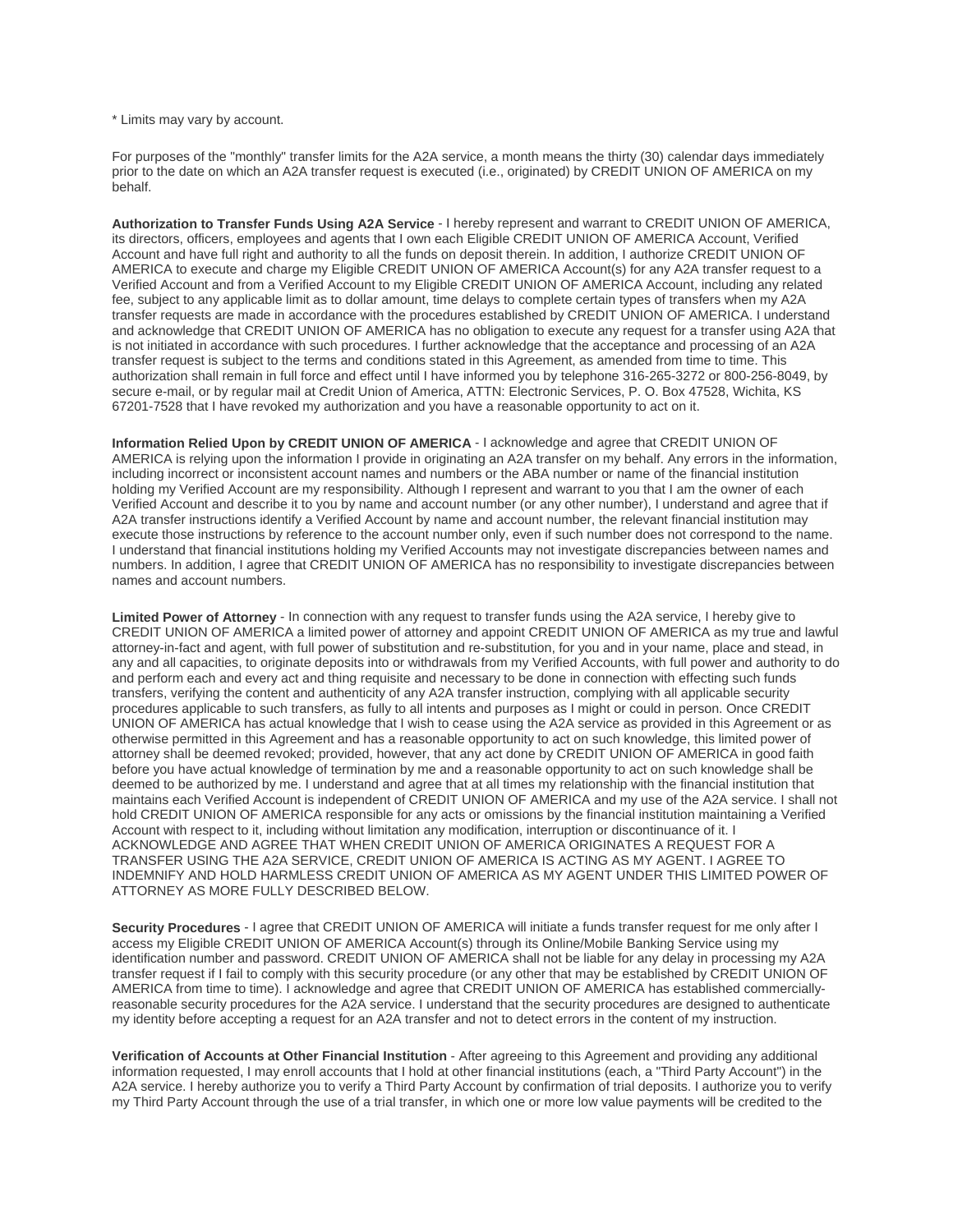account. Sometimes, a low value payment will be both credited to and debited from the account. The trial credit will always occur before the trial debit and will always be of the same or lesser amount. In either case, you will then ask me to verify the amount of the each deposit made into such account. A2A Transfers - Funds should be credited to my account within 3 Business Days. The Business Day on which a request for a transfer is made begins at 3:00 p.m. Central Time ("CT") and ends at 3:00 p.m. CT of the following Business Day. (Example: If Monday and Tuesday are both Business Days, I can make a "Monday" request between 3:00 pm CT on Monday afternoon up until 3:00 p.m. CT on Tuesday afternoon.)

 Business Day. **Execution of a Request for an A2A Transfer** - My request for an A2A transfer will be executed on the current Business Day. The Business Day on which a request for an A2A transfer is made begins at 3:00 p.m. CT and ends at 3:00 p.m. CT of the following Business Day. If my request for an A2A transfer is received by CREDIT UNION OF AMERICA on a day that is not a Business Day or on a Business Day after the established cut-off hour, you will not process my request until the next

**Actions Taken Upon an Unsuccessful A2A Transfer** - If a requested funds transfer could not be completed, I will contact the financial institution where my Verified Account is held in order to understand the reason for such failure. I understand that it is not the responsibility of CREDIT UNION OF AMERICA to make sure the transfer is successful.

**Rejection of an A2A Transfer Request** - You reserve the right to reject my funds transfer request. You may reject my request if the dollar value of one or more of my transfer requests exceed my daily or monthly transfer limit (as more fully described above), if I have insufficient available funds in my Eligible CREDIT UNION OF AMERICA Account for the amount of the A2A transfer, plus any applicable fee, if my request is incomplete or unclear, if you identify a security risk related to a requested transfer or if you are unable to fulfill my request for any other reason.

**Cancellations, Amendments or Recalls of an A2A Transfer Request** - I may cancel or amend a funds transfer request only if you receive my request prior to your execution of the funds transfer request and at a time that provides you with a reasonable opportunity to act upon that request. If my funds transfer request has been executed by CREDIT UNION OF AMERICA, I understand and agree that the request to recall or amend the funds transfer will be effective only with the voluntary consent of the financial institution holding the Verified Account. If I decide to recall or amend my funds transfer and my request has already been executed by you, you will first have to check with the beneficiary financial institution to determine whether or not the beneficiary financial institution will return my funds. If the beneficiary financial institution confirms that the funds are returnable and agrees to do so, once the funds are returned to you by the beneficiary financial institution, you will return the funds to me. The amount that is returned to me may be less than I originally transferred because of service charges of the beneficiary financial institution and/or CREDIT UNION OF AMERICA. CREDIT UNION OF AMERICA shall not be liable to me for any loss resulting from the failure of the beneficiary financial institution to agree to a recall or amendment of my funds transfer request.

**Transfers Subject to the Rules of the Third Party Accounts** - Additionally, all funds transfers are also subject to the rules and regulations governing the relevant Third Party Accounts. I agree not to request any A2A transfers from or to Verified Accounts that are not allowed under the rules or regulations applicable to such accounts.

 THE FUNDS TRANSFER AFTER RECEIPT OF SAME WITH RESPECT TO ANY MATTER. **Delays, Non-Execution of Funds Transfer Request** - I agree that CREDIT UNION OF AMERICA shall not be responsible for any delay, failure to execute, or miss-execution of my funds transfer request due to circumstances beyond CREDIT UNION OF AMERICA's reasonable control - including, without limitation, any inaccuracy, interruption, delay in transmission, or failure in the means of transmission of my funds transfer request to the financial institution or execution of such request by the financial institution, whether caused by strikes, power failures, equipment malfunctions, or acts or omissions of any intermediary financial institution or beneficiary financial institution. CREDIT UNION OF AMERICA MAKES NO WARRANTIES, EXPRESS OR IMPLIED - INCLUDING THE FAILURE OF ANY INTERMEDIARY FINANCIAL INSTITUTION OR BENEFICIARY FINANCIAL INSTITUTION TO CREDIT MY BENEFICIARY WITH THE AMOUNT OF

**Unauthorized A2A Transfers** - I understand that if I think that someone else has learned my access credentials for CREDIT UNION OF AMERICA's Online/Mobile Banking Service or an unauthorized A2A transfer or other type of online transaction has been made from one of my accounts, I must notify you immediately by telephone at 316-265-3272 or 800- 256-8049. Or, if I am unable to telephone you, by secure e-mail or in writing to Credit Union of America, ATTN: Electronic Services, P. O. Box 47528, Wichita, KS 67201-7528. By providing such prompt notice, I may limit my personal liability for unauthorized transfers.

**Significance of E-Mail Notices about A2A Service** - I agree that all e-mail notices sent to me regarding status of my A2A transfer requests are simply service messages and will not constitute a transaction receipt or an official record with respect to an A2A transfer. I acknowledge and agree that these notices will be sent to the e-mail address listed in Online Banking, even if I have informed you separately in the past (or choose to do so in the future) to not send me marketing messages at that same e-mail address.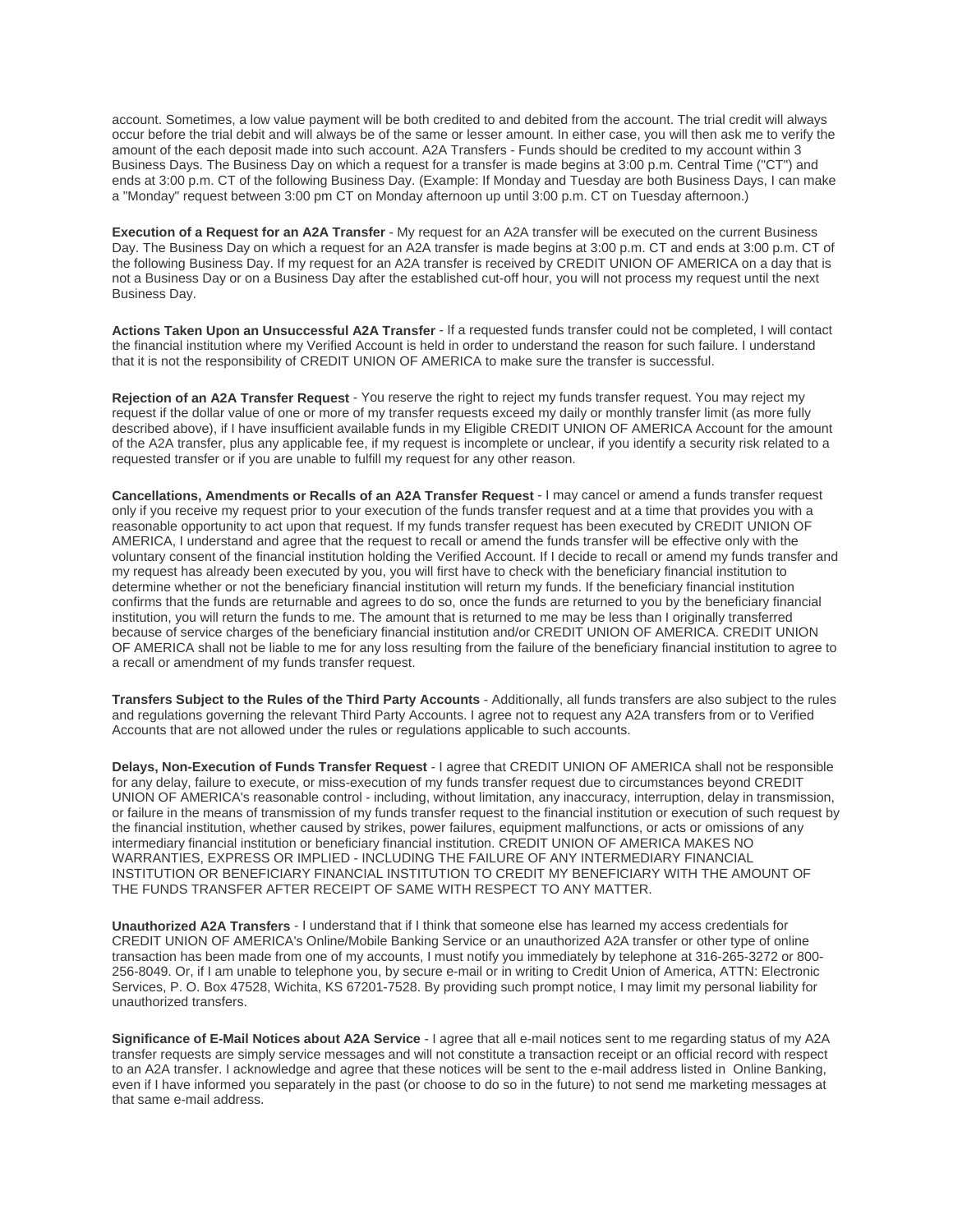System. **Means of Transfer** - I understand that CREDIT UNION OF AMERICA uses a variety of ACH processing channels and facilities to make funds transfers, but will ordinarily use the ACH Network. You may choose any reasonable means that you consider suitable to complete a transfer that I request using the A2A service. I authorize you to choose the means you deem suitable to cause each of my A2A transfer requests to be completed successfully. These other choices include ACH processing channels, electronic means, funds transfer systems, regular or express mail, courier, telecommunications services, intermediary financial institutions and other organizations. I agree to be bound by the rules and regulations that govern any applicable funds transfer systems, including, but not limited to, the ACH Network, NACHA and Federal Reserve

 only and is made in U.S. dollars only. **Currency of Funds Transfer** - The A2A service is available for funds transfers to Verified Accounts in the United States

**No Unlawful or Prohibited Use** - As a condition of using the A2A service, I warrant to CREDIT UNION OF AMERICA that I will not use the A2A service for any purpose that is unlawful or is not permitted, expressly or implicitly, by the terms of this Agreement or by any applicable law or regulation. I further warrant and represent that I will not use the A2A service in any manner that could damage, disable, overburden, or impair the A2A service or interfere with any other party's use and enjoyment of such service. I may not obtain or attempt to obtain any materials or information through any means not intentionally made available or provided for through the A2A service. I agree that these warranties and representations will remain in full force and effect even if this Agreement terminates for any reason.

 A2A service. **Service Changes and Discontinuation** - CREDIT UNION OF AMERICA may modify or discontinue the A2A service, with or without notice, without liability to me at any time. You reserve the right, subject to applicable law and regulation, to terminate my right to use the A2A service at any time and for any reason, including, without limitation, if CREDIT UNION OF AMERICA, in its sole judgment, believes I have engaged in conduct or activities that violate any of the terms of this Agreement or, if I provide you with false or misleading information or interfere with other users or in the administration of the

**Indemnity** - In consideration of the Agreement by CREDIT UNION OF AMERICA to act upon my request to make an A2A transfer in the manner provided in this Agreement, I agree to indemnify and hold CREDIT UNION OF AMERICA, its directors, officers, employees and agents harmless from and against any and all claims, suits, judgments, executions, liabilities, losses, damages, costs, and expenses - including reasonable attorney's fees - in connection with or arising out of your acting upon A2A transfer instructions pursuant to this Agreement. This indemnity shall not be effective to relieve and indemnify CREDIT UNION OF AMERICA against its gross negligence, bad faith, or willful misconduct.

 GRANTING YOU AUTHORITY TO VERIFY A THIRD PARTY ACCOUNT; (2) YOUR DEBIT AND/OR CREDIT OF A ANOTHER FINANCIAL INSTITUTION IN CONNECTION WITH VERIFYING A THIRD PARTY ACCOUNT OR EXECUTING CREDIT UNION OF AMERICA MAKES NO WARRANTY OR REPRESENTATION REGARDING THE RESULTS THAT CREDIT UNION OF AMERICA FROM ANY FINANCIAL INSTITUTION HOLDING ANY VERIFIED ACCOUNT OR THAT ERROR FREE. **Claims; Limitation of Liability; No Warranty** - I agree that within thirty (30) days of the A2A transfer, I will tell you of any errors, delays, or other problems related to my request. If my funds transfer request is delayed or erroneously executed as a result of CREDIT UNION OF AMERICA's error, CREDIT UNION OF AMERICA's sole obligation to me is to pay or refund such amounts as may be required by applicable law. Any claim for interest payable by CREDIT UNION OF AMERICA shall be at CREDIT UNION OF AMERICA's published savings account rate in effect on the account from which the funds transfer was made. In any event, if I fail to notify you of any claim concerning my funds transfer within sixty (60) days of the A2A transfer any claim by me shall be barred under applicable law. I AGREE THAT CREDIT UNION OF AMERICA SHALL NOT BE LIABLE FOR ANY COSTS, FEES, LOSSES OR DAMAGES OF ANY KIND INCURRED AS A RESULT OF (1) MY VERIFIED ACCOUNT OR YOUR INABILITY TO DEBIT AND/OR CREDIT SUCH ACCOUNT(S) IN ACCORDANCE WITH MY A2A TRANSFER INSTRUCTIONS; (3) ANY INACCURATE OR INCOMPLETE INFORMATION RECEIVED FROM A TRANSFER WITH A VERIFIED ACCOUNT; (4) ANY CHARGES IMPOSED BY THE FINANCIAL INSTITUTION HOLDING A VERIFIED ACCOUNT; AND (5) ANY TRANSFER LIMITATIONS SET BY A FINANCIAL INSTITUTION HOLDING A VERIFIED ACCOUNT. IN NO EVENT SHALL CREDIT UNION OF AMERICA BE RESPONSIBLE FOR ANY INCIDENTAL OR CONSEQUENTIAL DAMAGES OR EXPENSES ARISING IN CONNECTION WITH MY A2A TRANSFER REQUEST. EXCEPT AS MAY BE EXPRESSLY SET FORTH IN THIS AGREEMENT, CREDIT UNION OF AMERICA, ITS DIRECTORS, OFFICERS, EMPLOYEES AND AGENTS HEREBY DISCLAIM ALL WARRANTIES OF ANY KIND, EXPRESS OR IMPLIED, INCLUDING WITHOUT LIMITATION ANY WARRANTY OF MERCHANTABILITY, FITNESS FOR A PARTICULAR PURPOSE OR NON-INFRINGEMENT OF INTELLECTUAL PROPERTY OR THIRD PARTY RIGHTS. MAY BE OBTAINED FROM THE USE OF THE A2A SERVICE, THE ACCURACY OR RELIABILITY OF ANY INFORMATION OBTAINED THROUGH THE A2A SERVICE, THE ACCURACY OF ANY INFORMATION RETRIEVED BY THE A2A SERVICE WILL MEET ANY REQUIREMENTS OF ANY USER, BE UNINTERRUPTED, TIMELY, SECURE OR